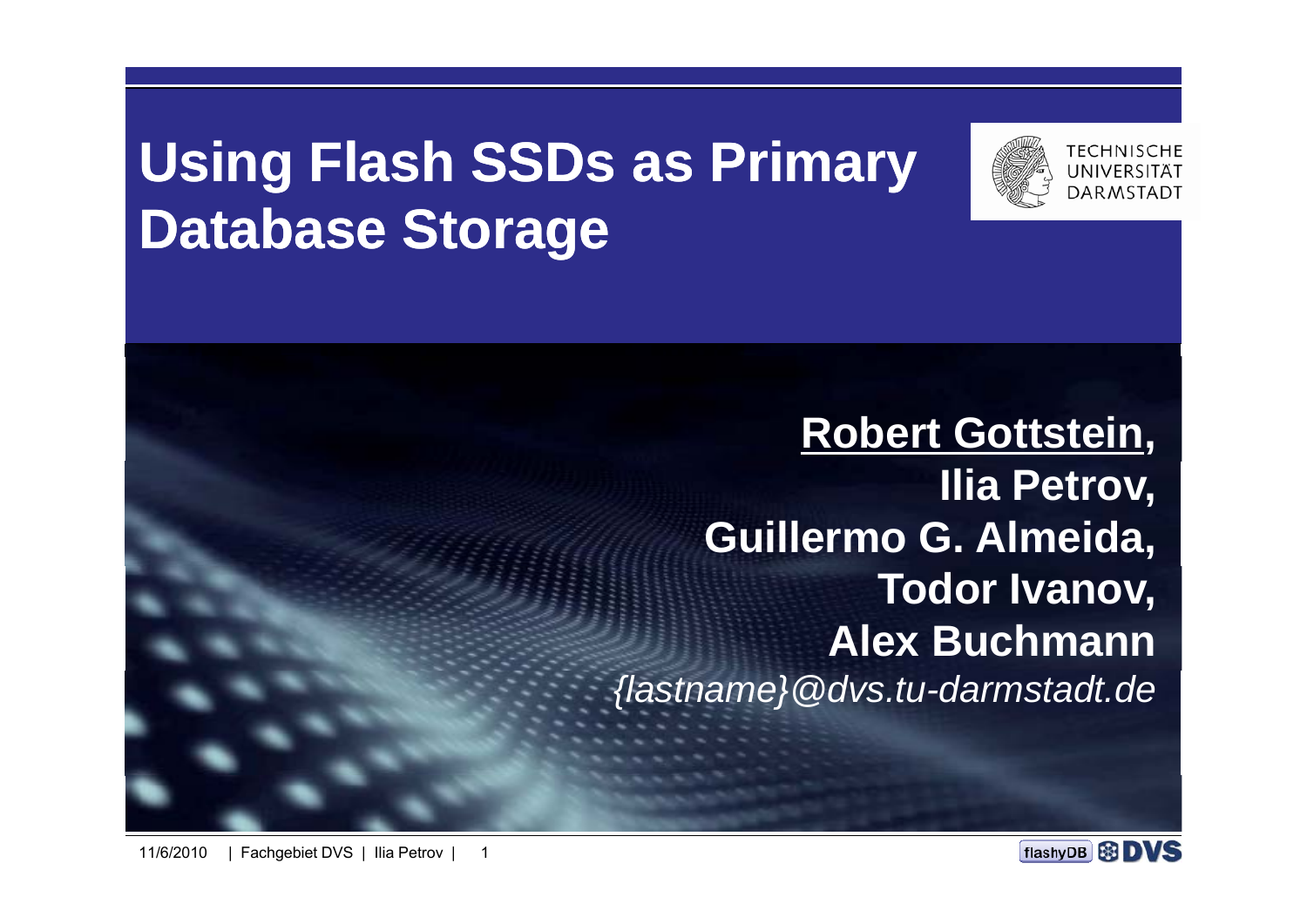#### **Fl h as SSDs, X25-E, i Di D <sup>o</sup> <sup>r</sup> veDuo**





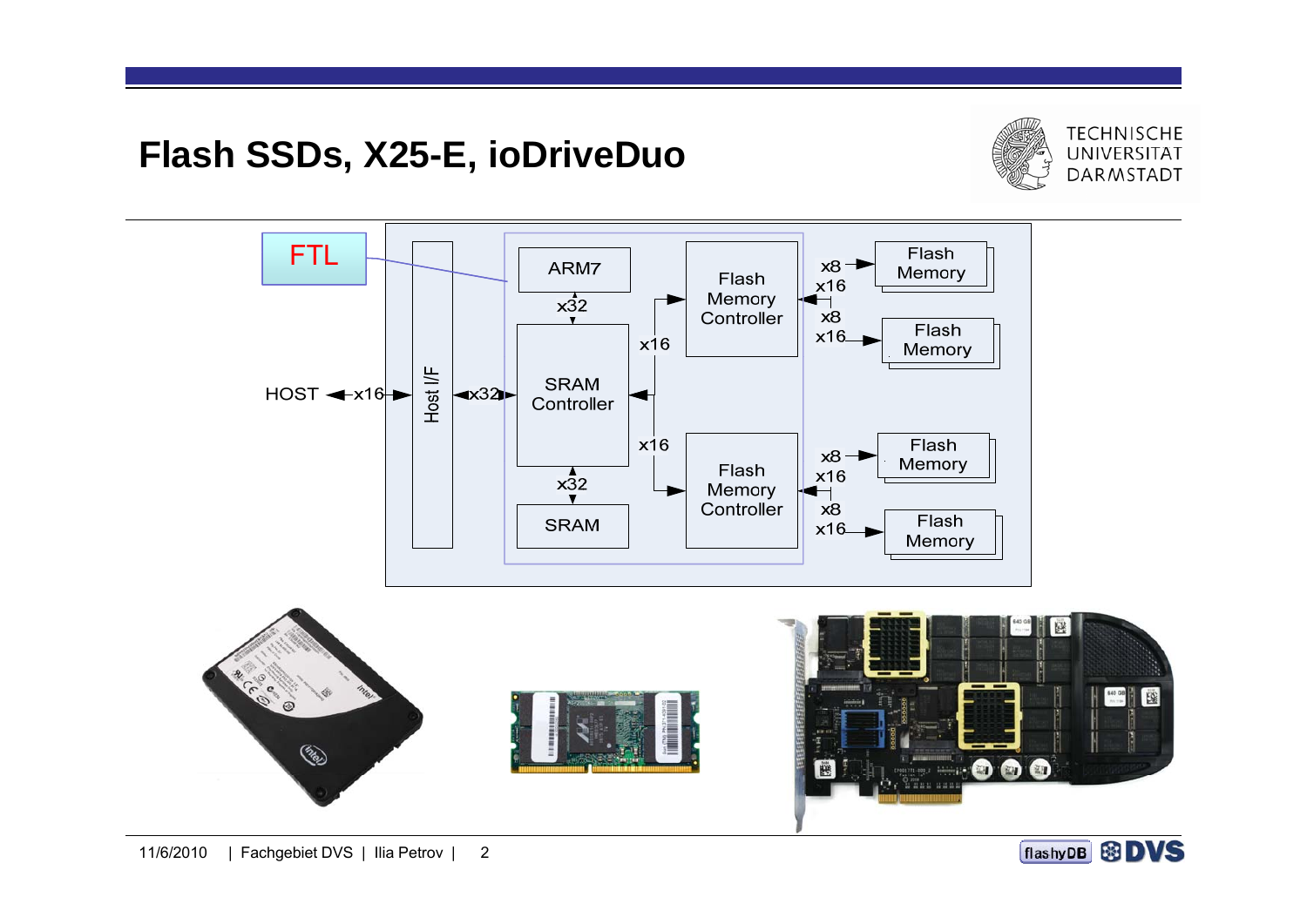#### **Specification**



#### **Specification – Intel X25-E 64GB, SLC**

- Seq. Read/Write: 250 / 170 MB/s
- Read/Write IOPS (4K): 35 000 / 3 300 Read/Write IOPS: 350 / 300
- Latency Read/Write (4K): 0.075/0.085 ms
- **Price:**  $\epsilon$  650

#### **Specification:** Savvio 146GB,15k

- **Seq. Read / Write: 160 MB/s**
- Read/Write IOPS: 350 / 300
- **Latency Read/Write: 3.2 / 3.5 ms**
- **Price:**  $\epsilon$  180
- $\epsilon$  180



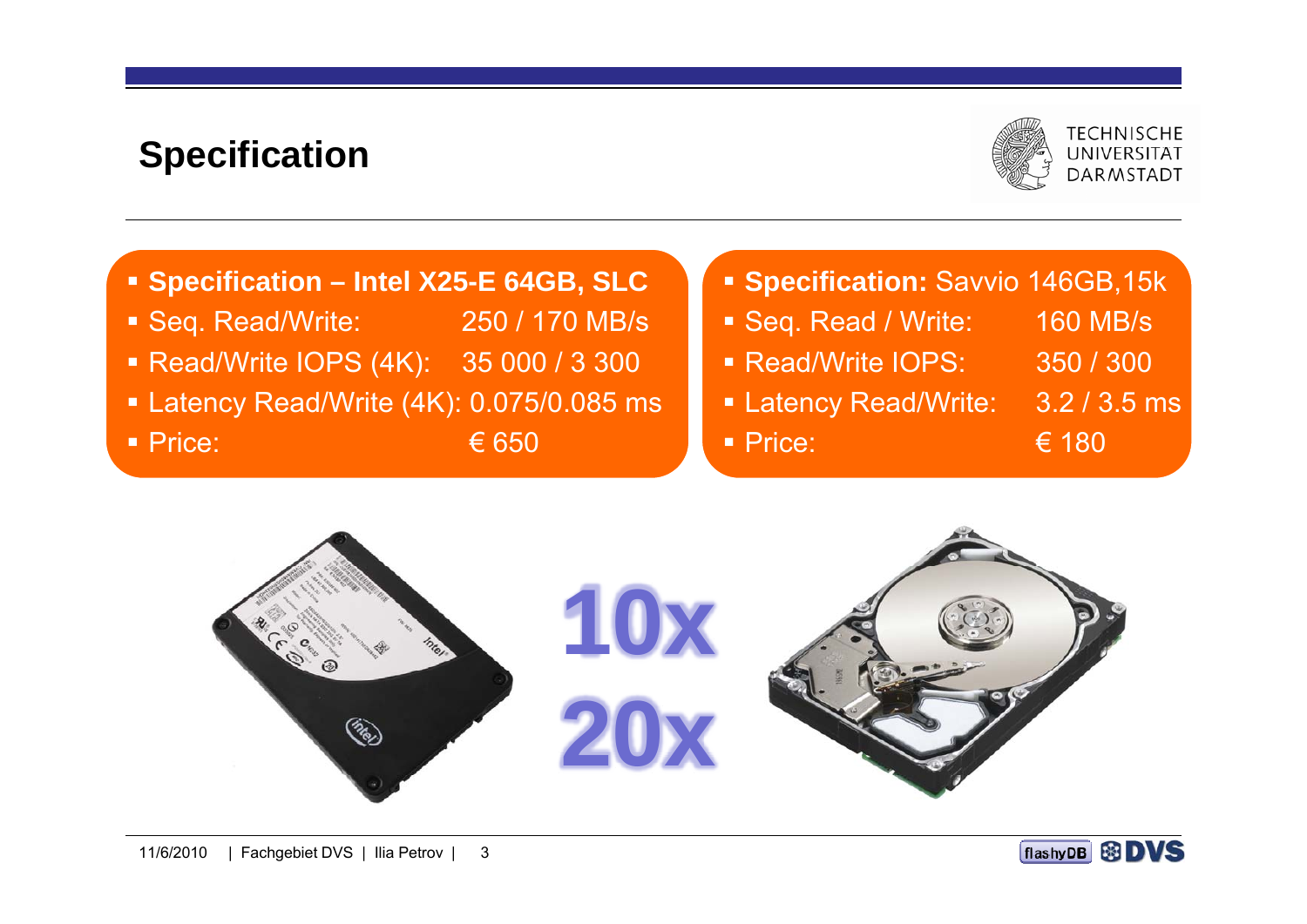#### **Fl h as vs M ti St Magnetic Storage**





• Price:

11/6/2010 | Dr.-Ing. Ilia Petrov | 4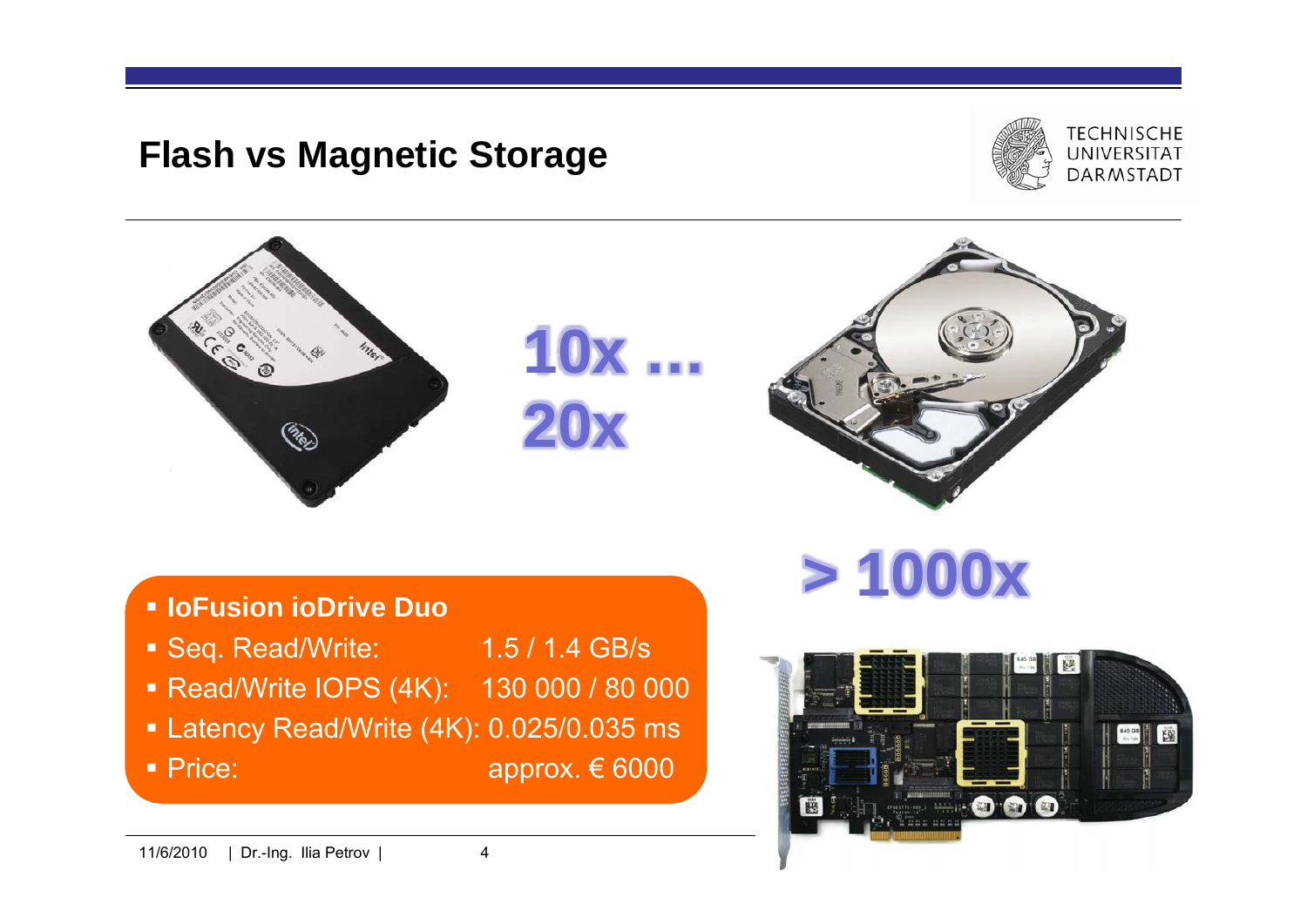## **A d hl' L Amdahl's Law – S d [1] Speedup**



- An OLTP database performs IO approx. 60% of the time [Patterson]
- 10x faster CPUs or 10x faster IO-Subsystem?



[1] Amdahl, Gene. "Validity of the Single Processor Approach to Achieving Large-Scale Computing Capabilities". In Proc. AFIPS Conference pp.483–485. 1967

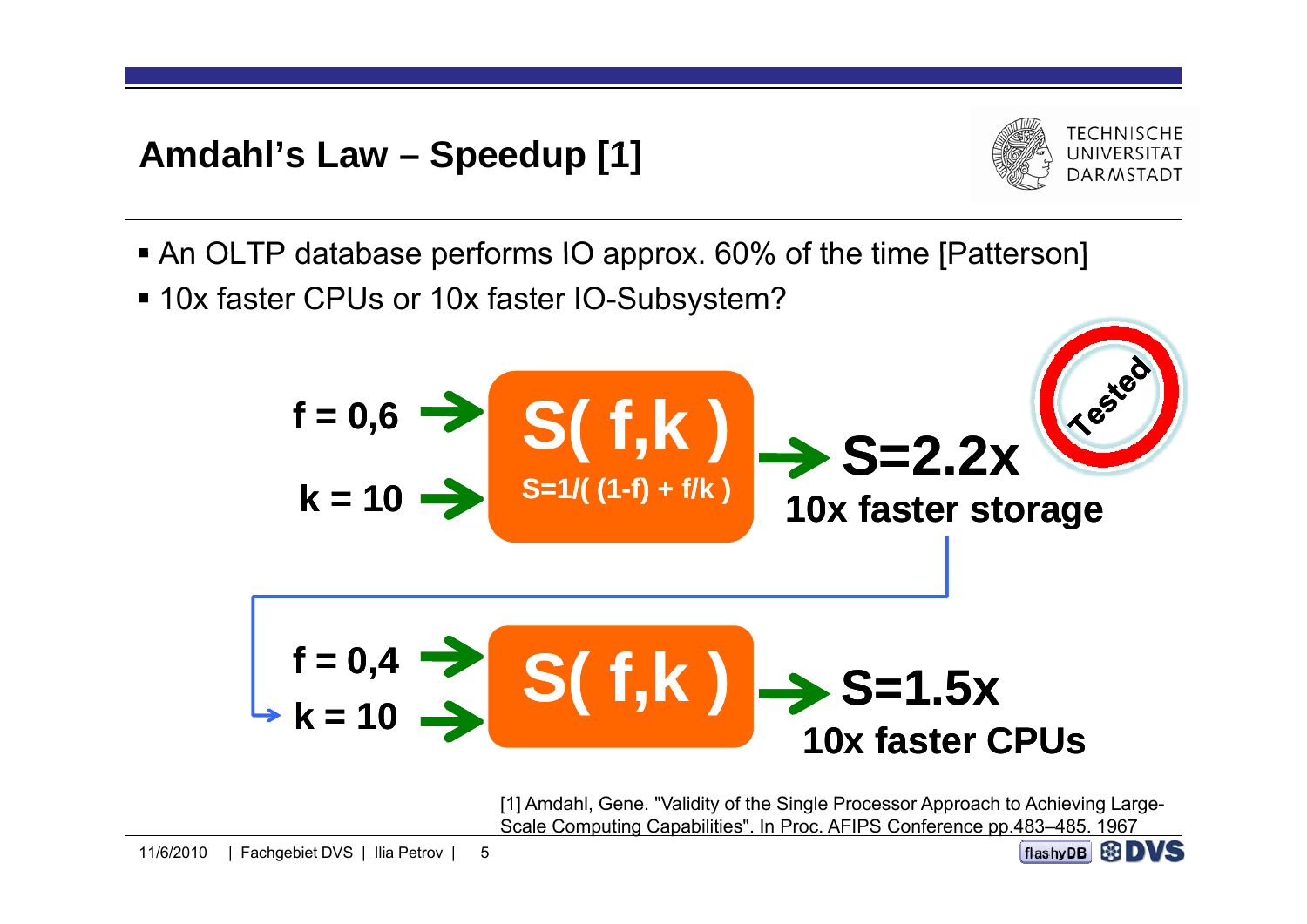### **Amdahl's Revised Balanced System Law [2]:**



- A system needs 8 MIPS/MB/s IO
- $\blacktriangleright$  The instruction rate and IO rate workload dependent  $\rightarrow$  OLTP, CPI=2.1
	- **Assume 75% random write, 25% random read, 8KB page size, 3.2 GHz CPU**



[2] Jim Gray, Prashant Shenoy, "Rules of Thumb in Data Engineering," In Proc. , ICDE 2000

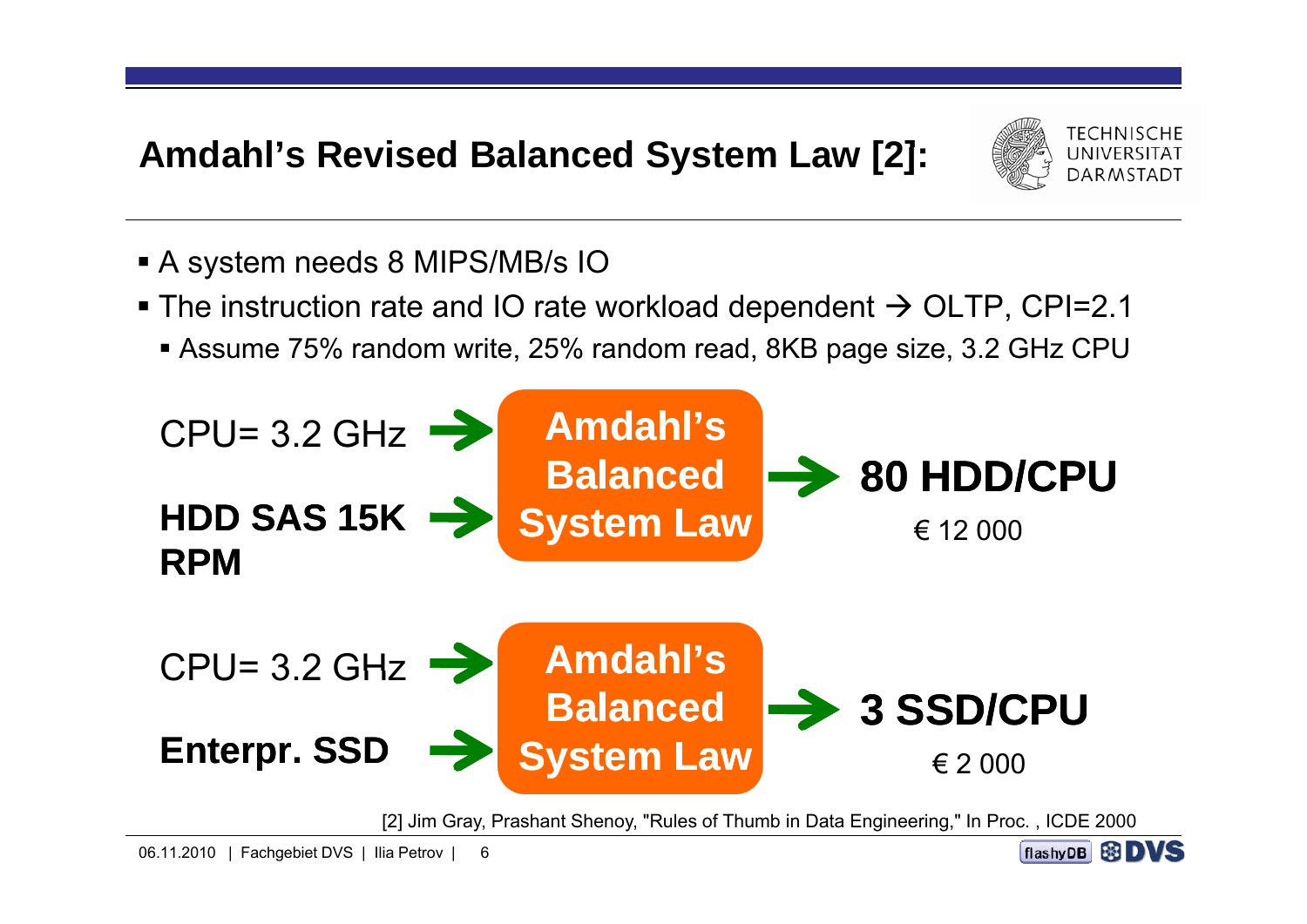#### **In summary**



- $\blacksquare$  HDD have reached physical limits
	- Fighting low access density with thousands of HDDs is unreasonable
	- Outdated storage technology
- Data-Intensive Systems are IO-Bound
- Data-Intensive systems built around HDD properties
	- Access Gap / Access Density
	- Larger Buffer Sizes
	- Larger Page Sizes
	- Algorithms optimized for streaming access rather than random access
- **SSDs come at the right moment**

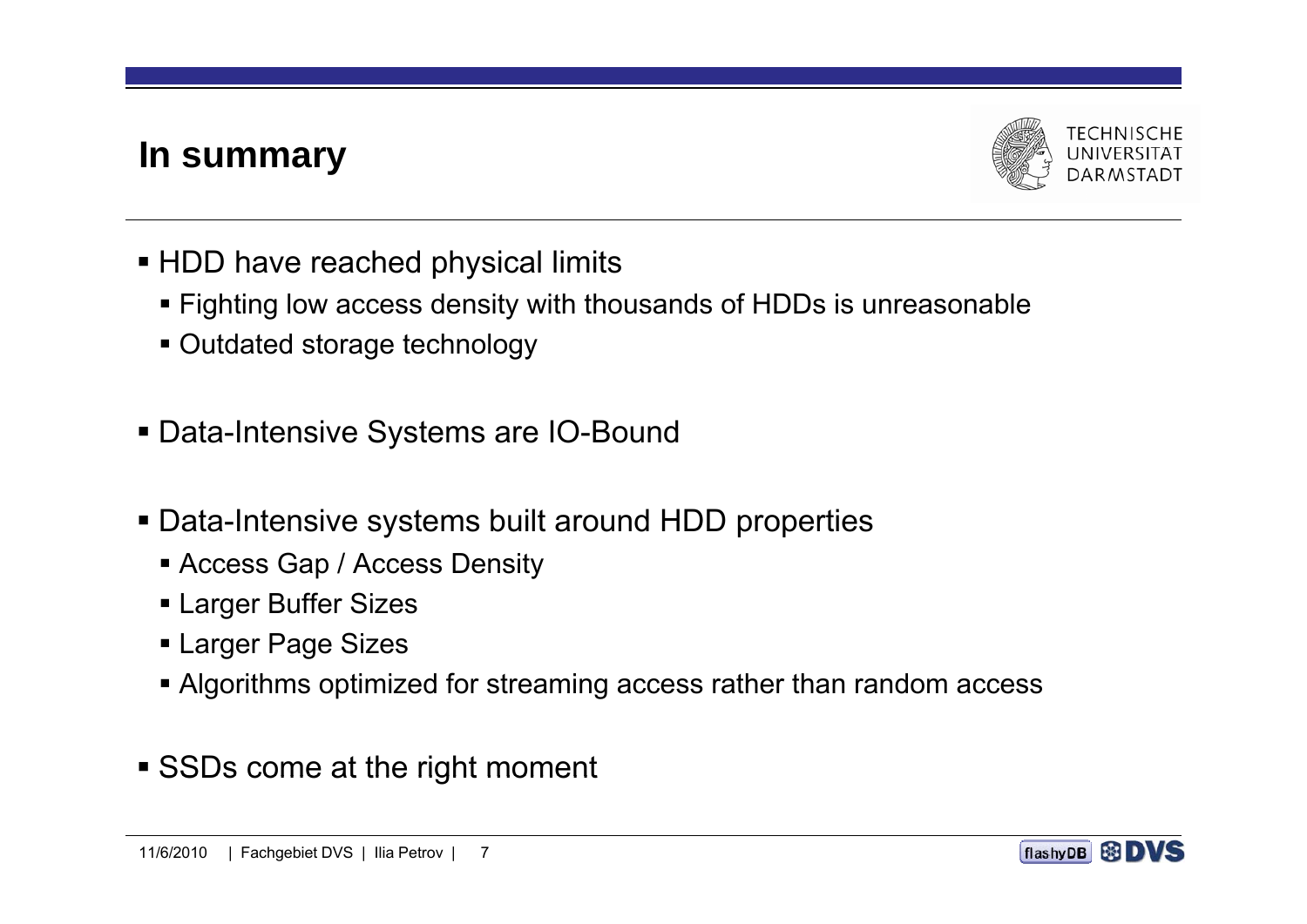## **Flash SSD Characteristics**





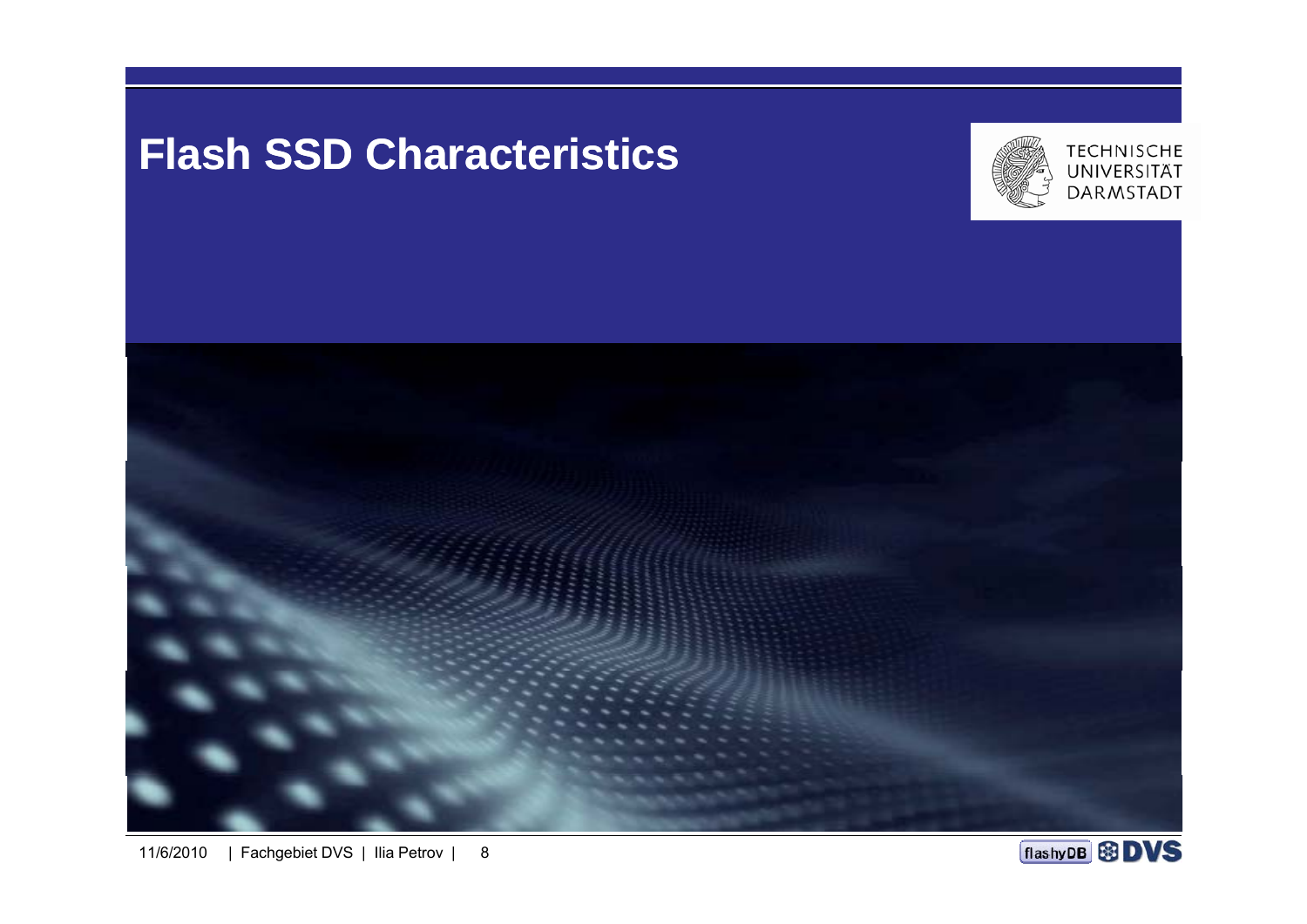#### **Ch t i ti Characteristics**



- **Throughput asymmetry**
- Random Throughput
	- **Better for small block-sizes**
	- Random Writes are an issue
- Very good sequential throughput
	- Still asymmetric
	- Caching
- **Very low latency**
- Command Queuing and internal parallelism

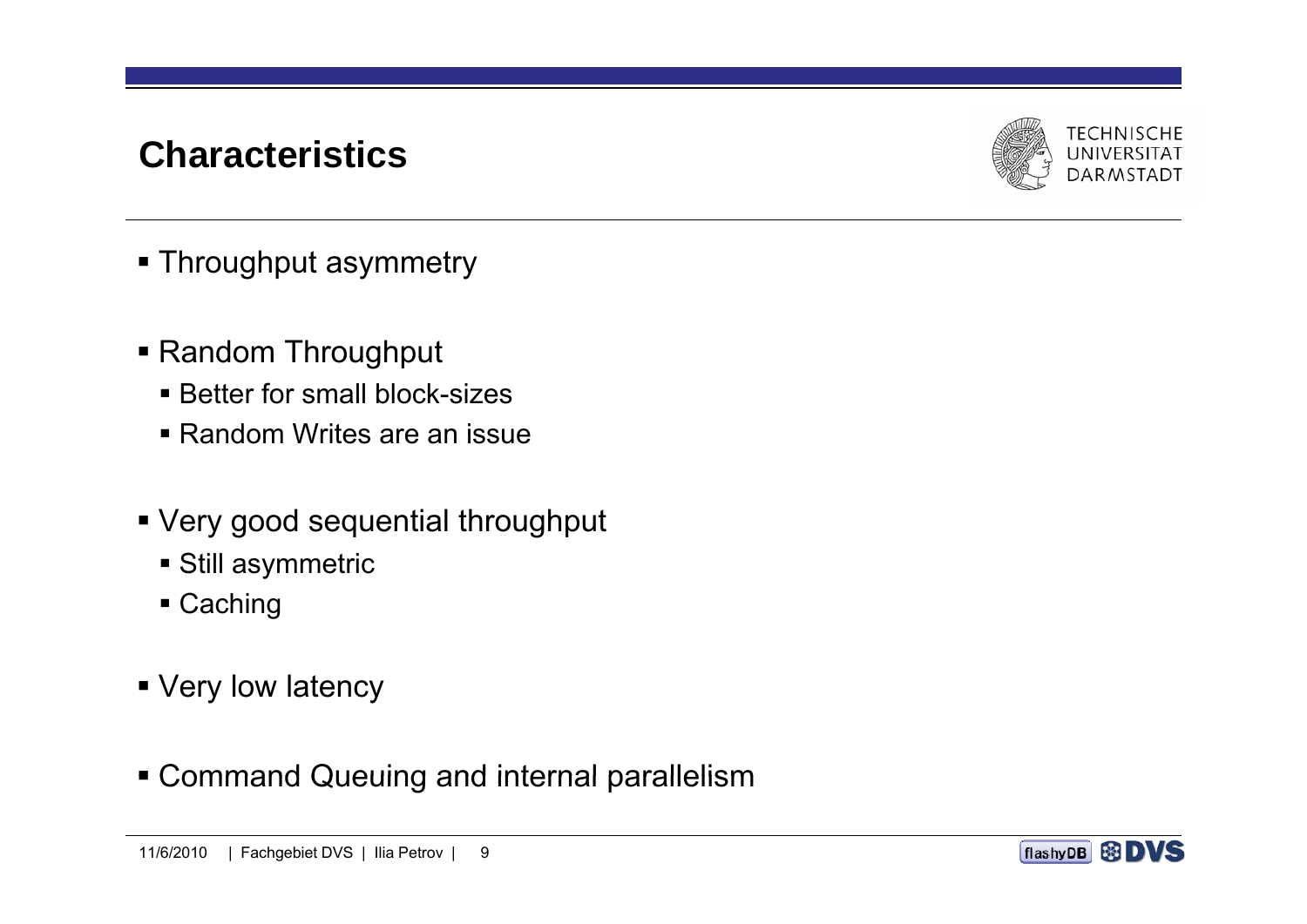#### **R d Th h t Random Throughput**



- Random Throughput-Very High very Better for small blocksizes:
	- Asymmetric: Read vs. Write
- **Better for small blocksizes:** 
	- Major weakness of HDD

Up to 10x difference



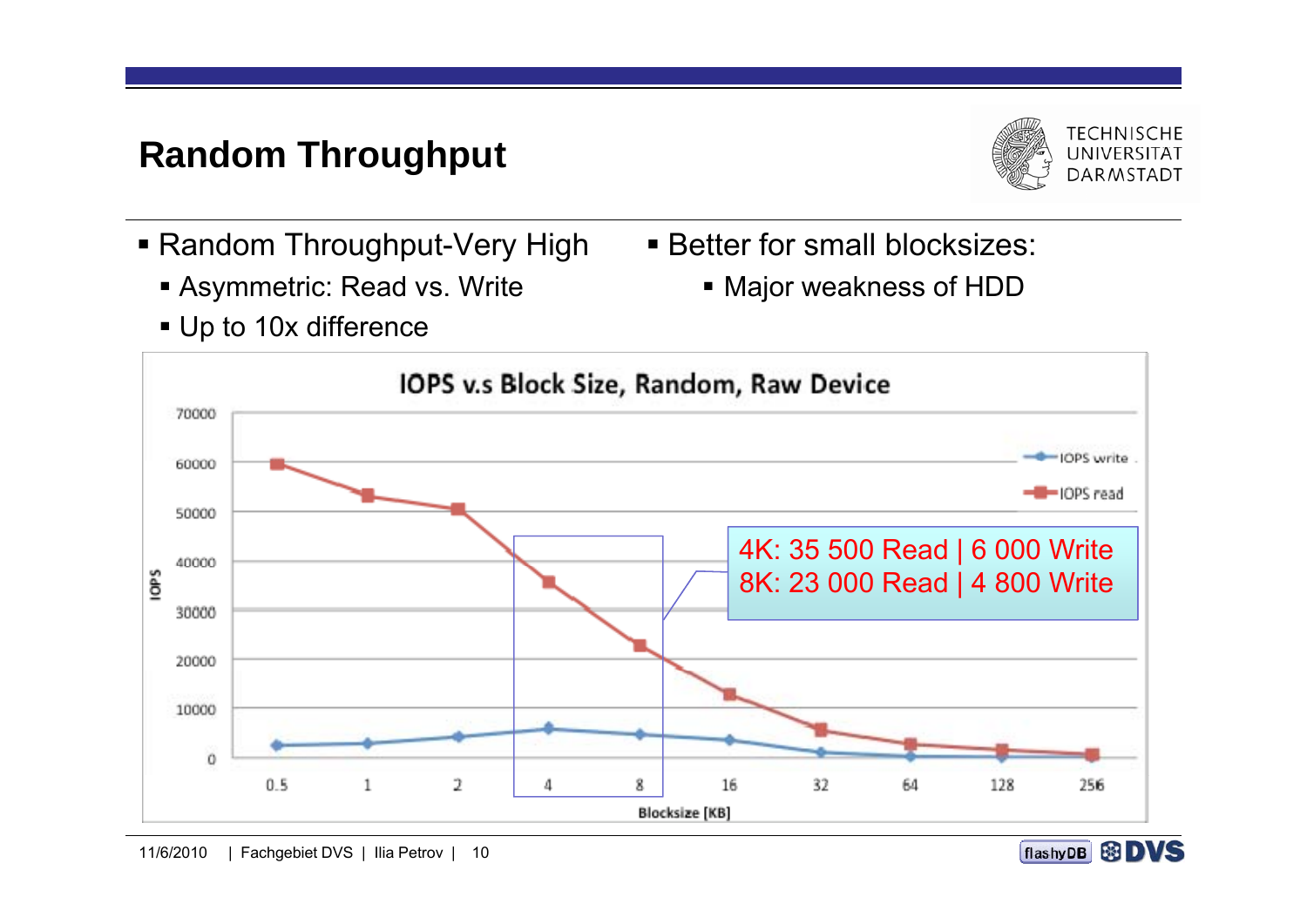#### **R d Th h t Ran dom Throug hpu t – SSD d HDD SSD an**





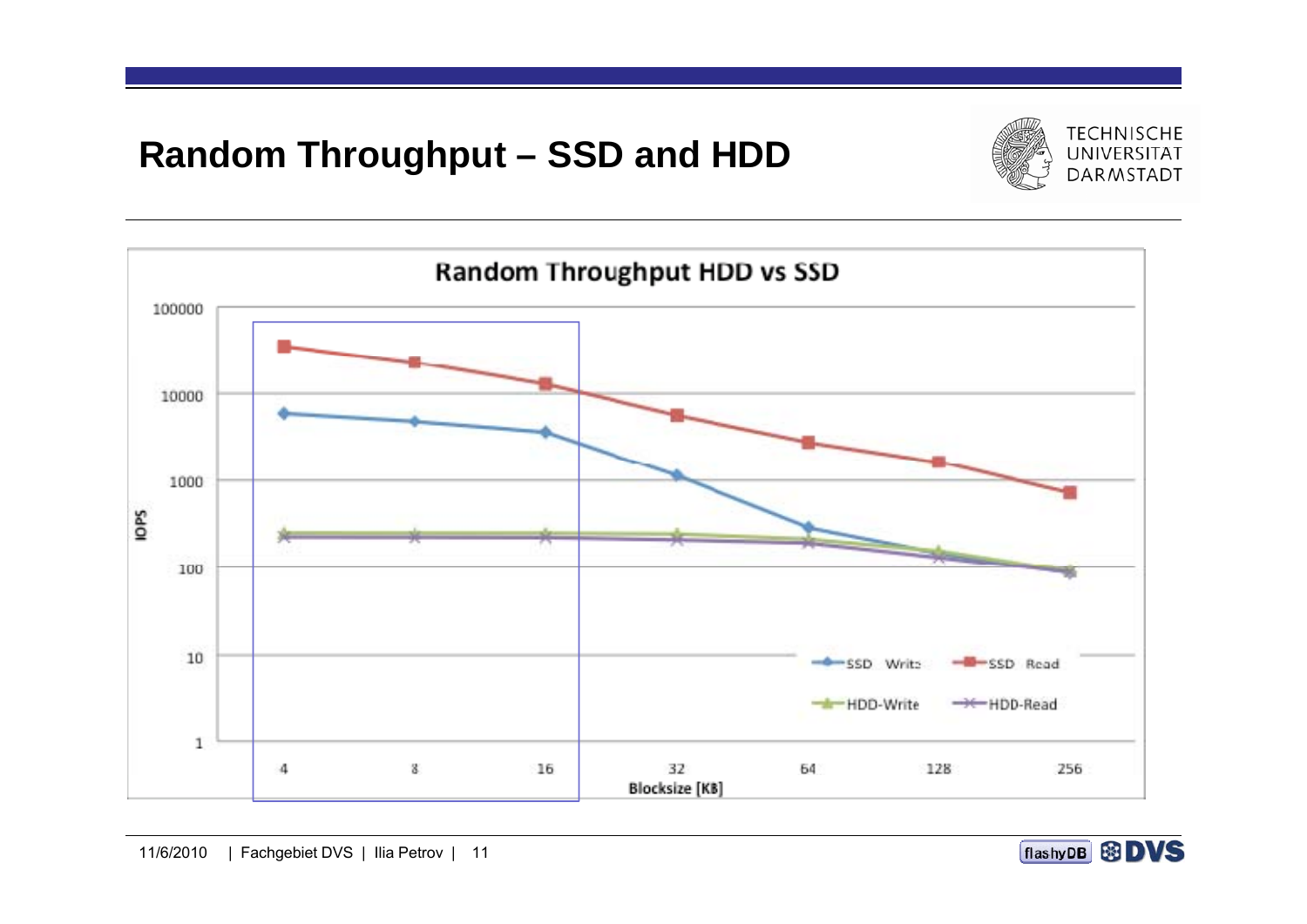#### **S ti l Th h t Sequenti al Throug hpu**



- Sequential Bandwidth MB/ s Caching
- 

Asymmetric

Command Queuing

>= HDD

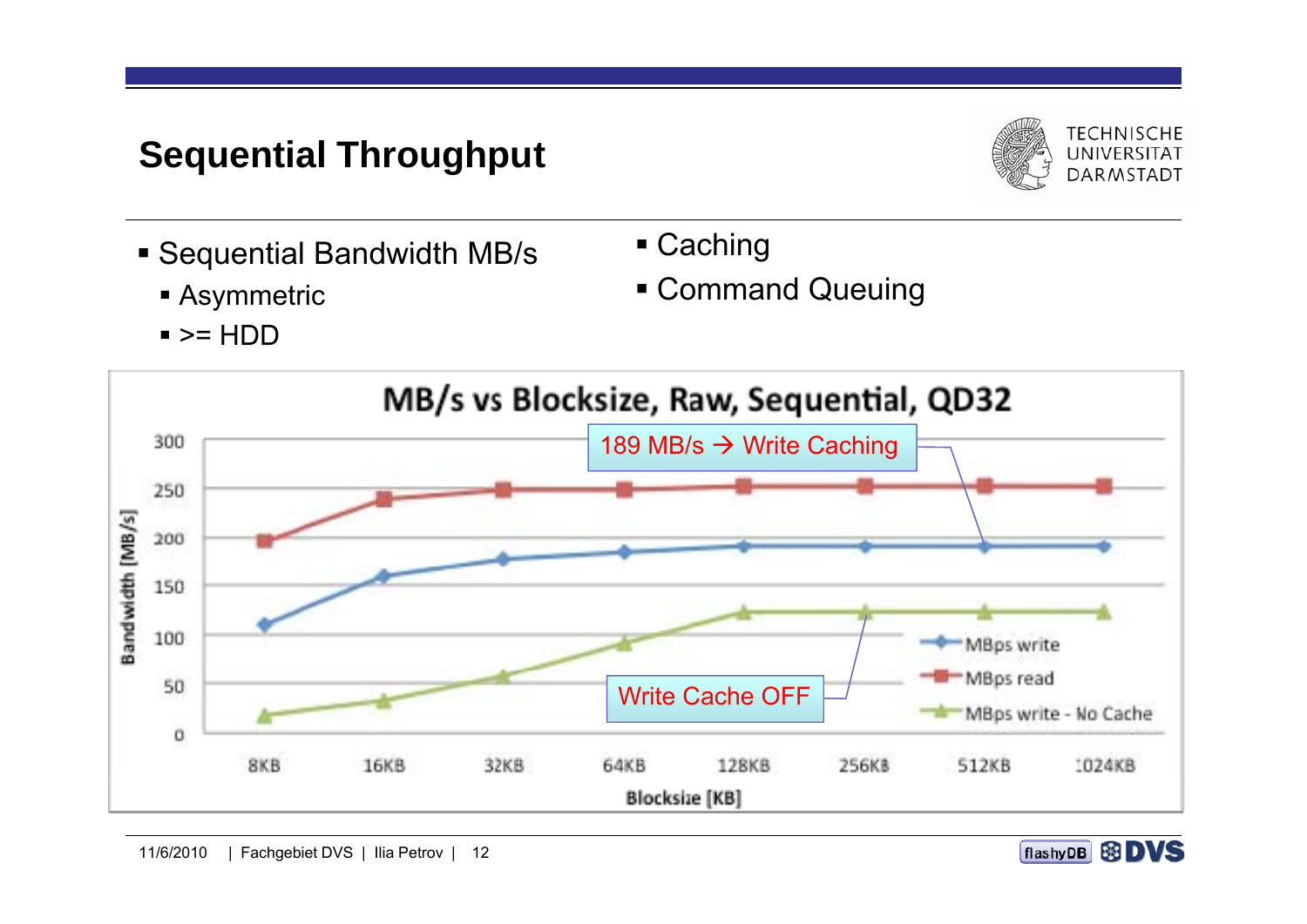#### **A A Ti / L t (AVG) Average Access Time a tency**



|                         |       | <b>AVG. Latency [ms]</b> |
|-------------------------|-------|--------------------------|
|                         | WC On | <b>WC</b> Off            |
|                         | 0.053 |                          |
| Seq. Read<br>Seq. Write | 0.059 | 0.455                    |
|                         |       |                          |
| Rand. Read              | 0.167 |                          |
| Rand. Write             | 0.113 | 0.435                    |

|    | <b>S. Latency [ms]</b> |                         |        |        | Max Latency[ms] |
|----|------------------------|-------------------------|--------|--------|-----------------|
| )n | <b>WC Off</b>          |                         | WC On  | WC Off |                 |
| 3  |                        |                         | 12.29  |        |                 |
| 9  | 0.455                  | Seq. Read<br>Seq. Write | 94.82  |        | 100.26          |
|    |                        |                         |        |        |                 |
| 7  |                        | Rand. Read              | 12.41  |        |                 |
| 3  | 0.435                  | Rand. Write             | 175.27 |        | 100.68          |



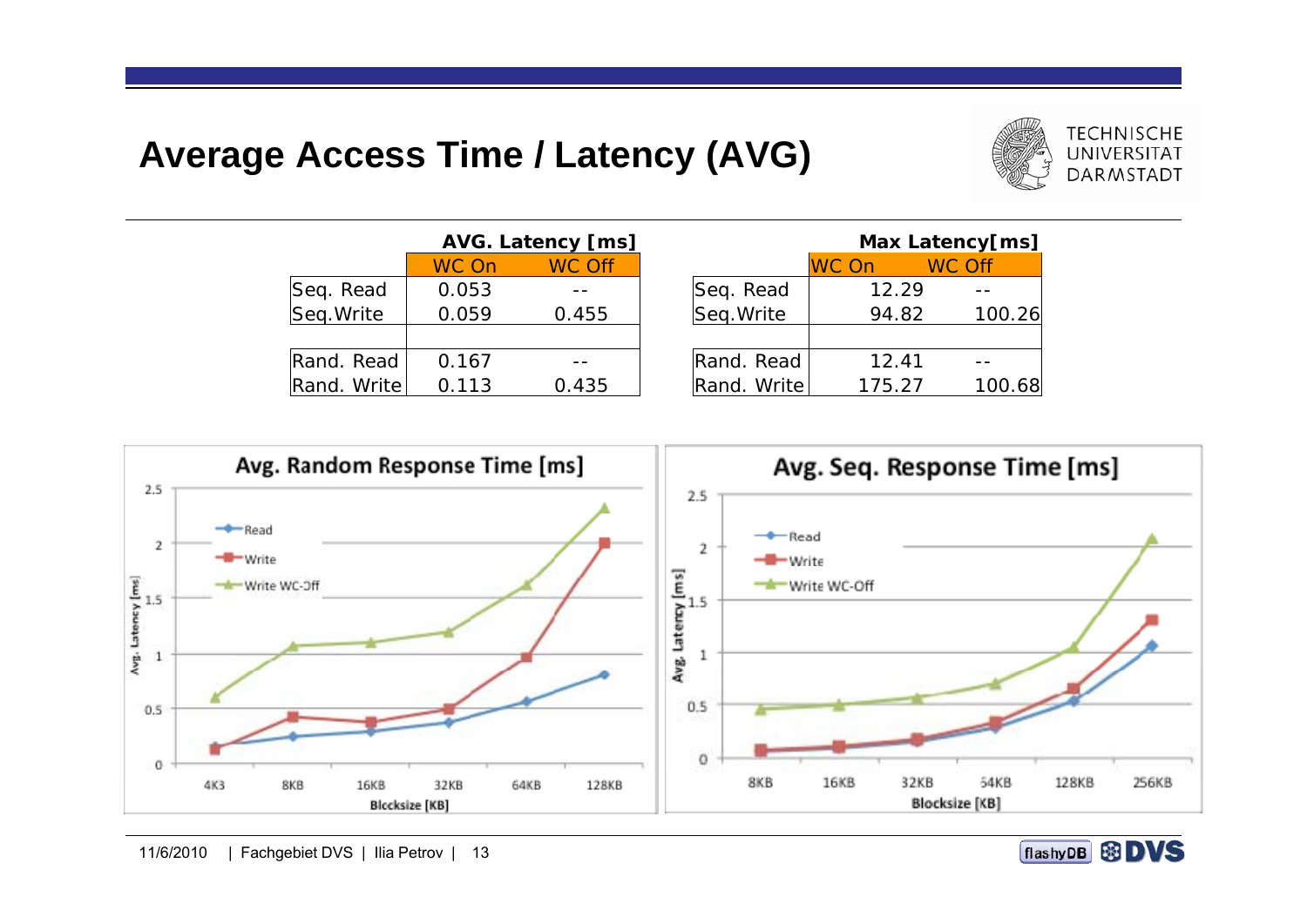## **FTL Add FTL, Address-M i app ng**





- **Block device interface** •
- Logical Blocks, LBA
- Pages, (Erase)Blocks, Log
- FTL- Flash Translation Layer
- **Background Processes** 
	- Wear-leveling
	- **Garbage collection**
	- Metadata synch
	- **Log-block merging**
- SATA2/SAS TRIMRAID

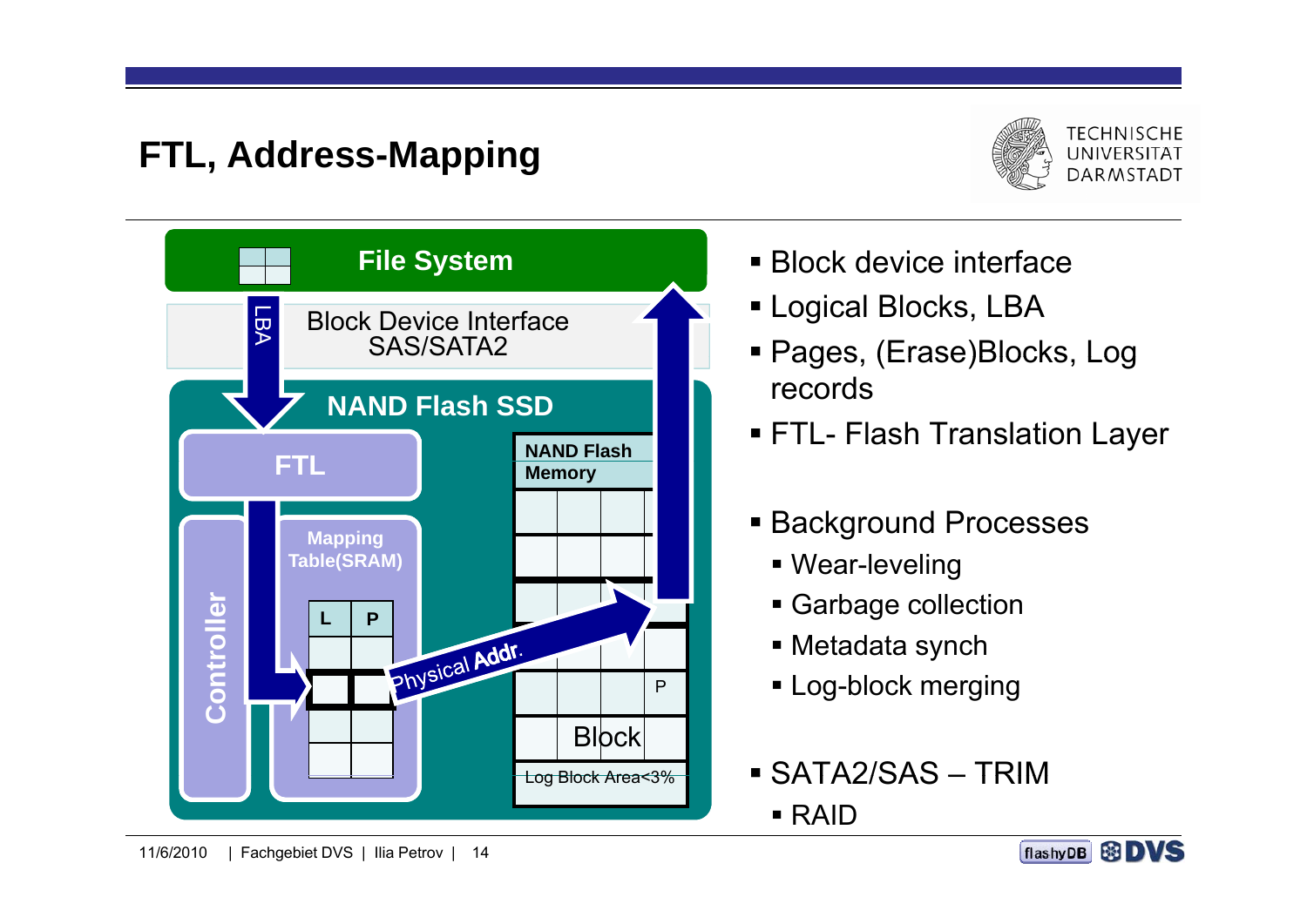## **Fragmentation and Background Processes**





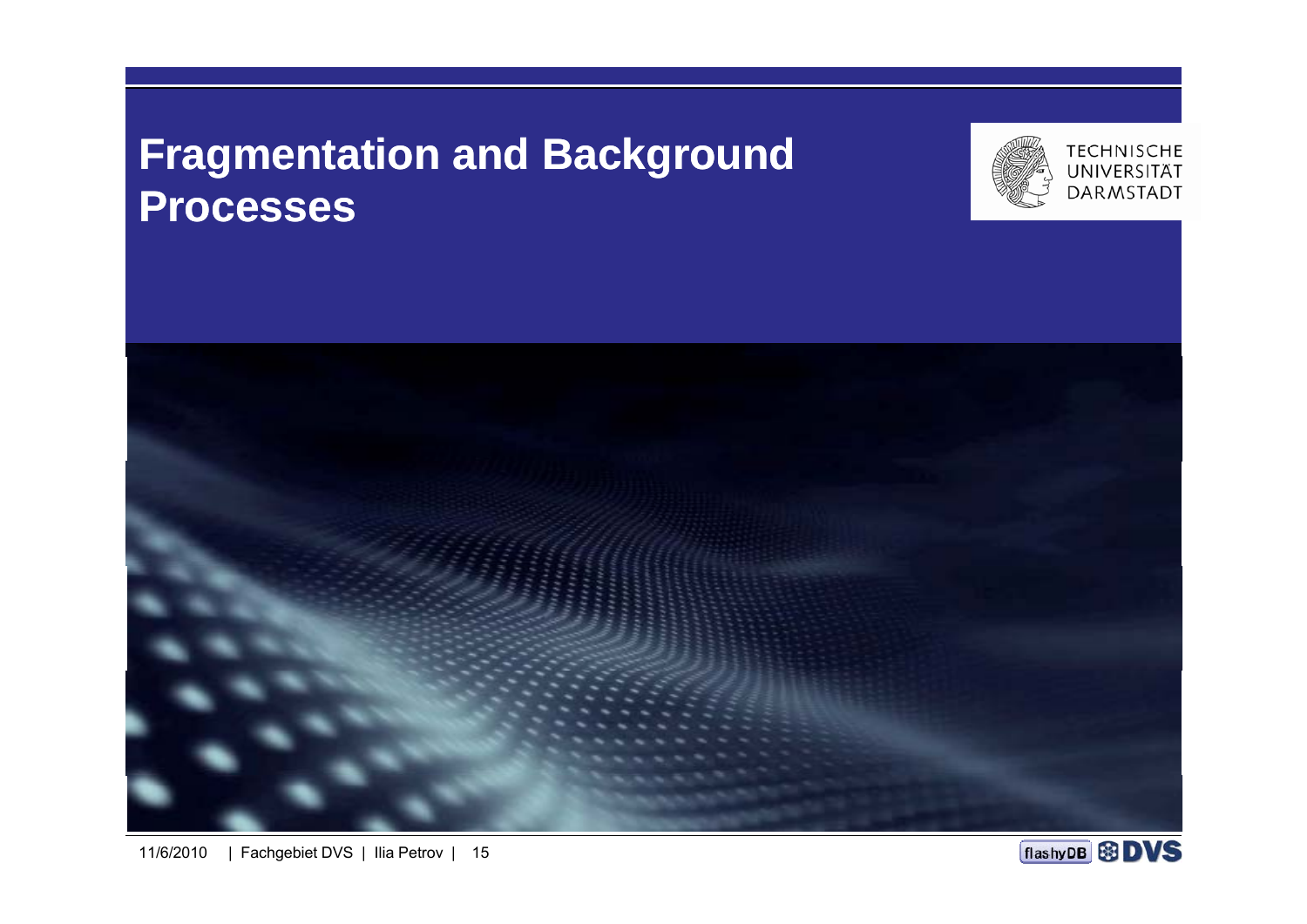#### Single Drive Fragmentation – max. 70% full



- **Fragment: 5h write (rand., seq.)**
- Random reads less affected 11%
- Seq. writes 18% slower
	- Reason: (+) write cache/write back for small block sizes,(-) garbage collection
	- → Worse for larger block sizes
- **Most affected Seq.Read, Rnd.Write**
- Sequential reads 52% slower !
	- Read ahead not possible
	- **Better for larger block sizes**
- ٠ Random writes – 50% slower !
	- Reason: excessive garbage collection



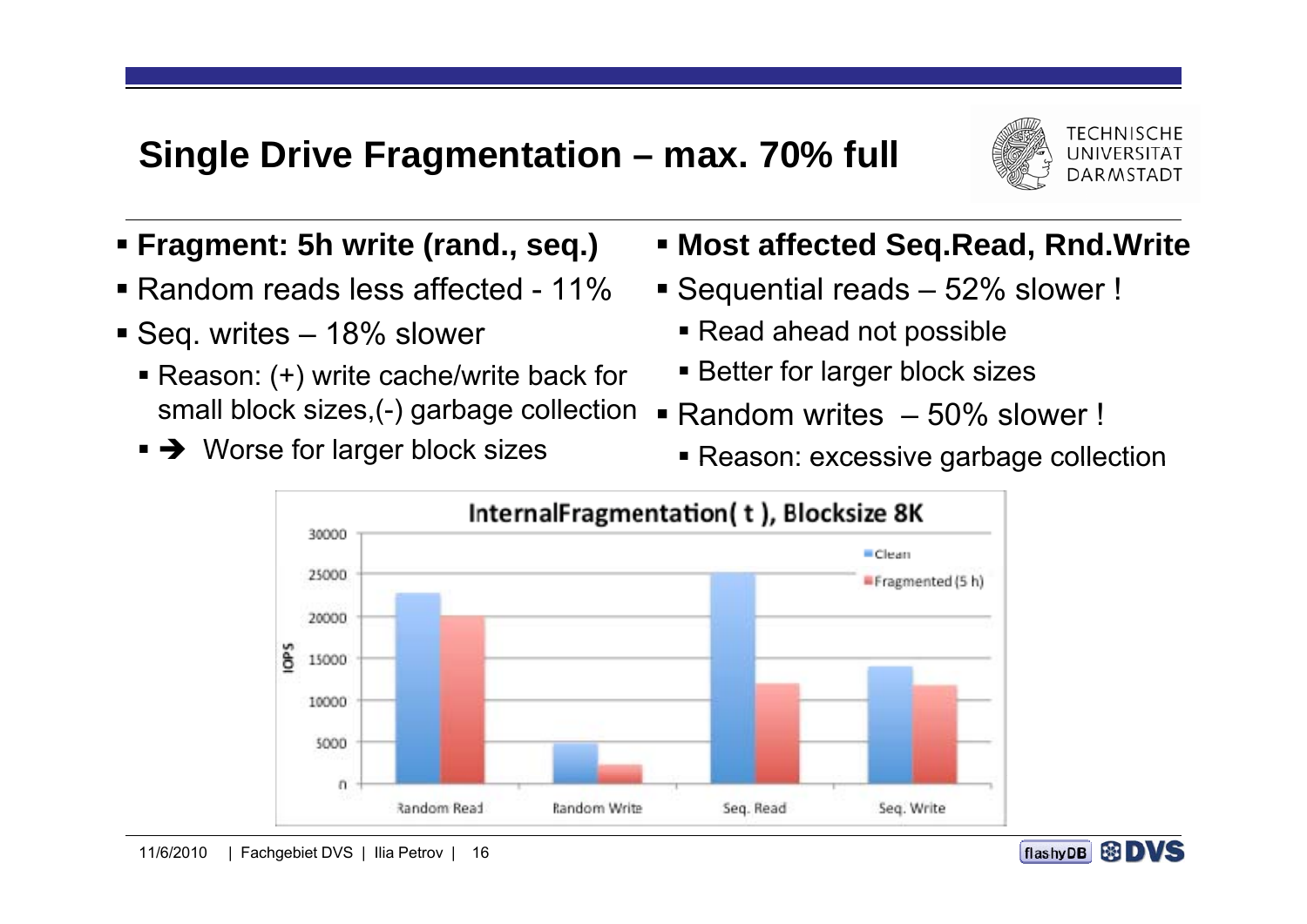#### Single Drive Fragmentation – over 90% full



#### **Reads less affected**

- Random reads not affected
- **Sequential reads approx 30% slower**

#### **Writes affected significantly**

- Random writes 75% slower
- **Sequential writes 79% slower**

| <b>SEQUENTIAL, 64K</b> |  |                                     |              |               |  |  |  |  |  |
|------------------------|--|-------------------------------------|--------------|---------------|--|--|--|--|--|
|                        |  | <b>Read</b>                         | <b>Write</b> |               |  |  |  |  |  |
|                        |  | Fragmented Non-Fragment. Fragmented |              | Non-Fragment. |  |  |  |  |  |
| Bandw. [MB/s]          |  | 255                                 | 38           | 185           |  |  |  |  |  |
| Avg. Latency [ms]      |  |                                     | 52           |               |  |  |  |  |  |

| RANDOM, 4K |  |
|------------|--|
|------------|--|

|                   |       | <b>Read</b>                         | <b>Write</b> |               |  |  |
|-------------------|-------|-------------------------------------|--------------|---------------|--|--|
|                   |       | Fragmented Non-Fragment. Fragmented |              | Non-Fragment. |  |  |
| <b>IOPS</b>       | 38900 | 39810                               | 828          | 3358          |  |  |
| Avg. Latency [ms] | ). 8l | 0.8                                 | 39           | 10            |  |  |

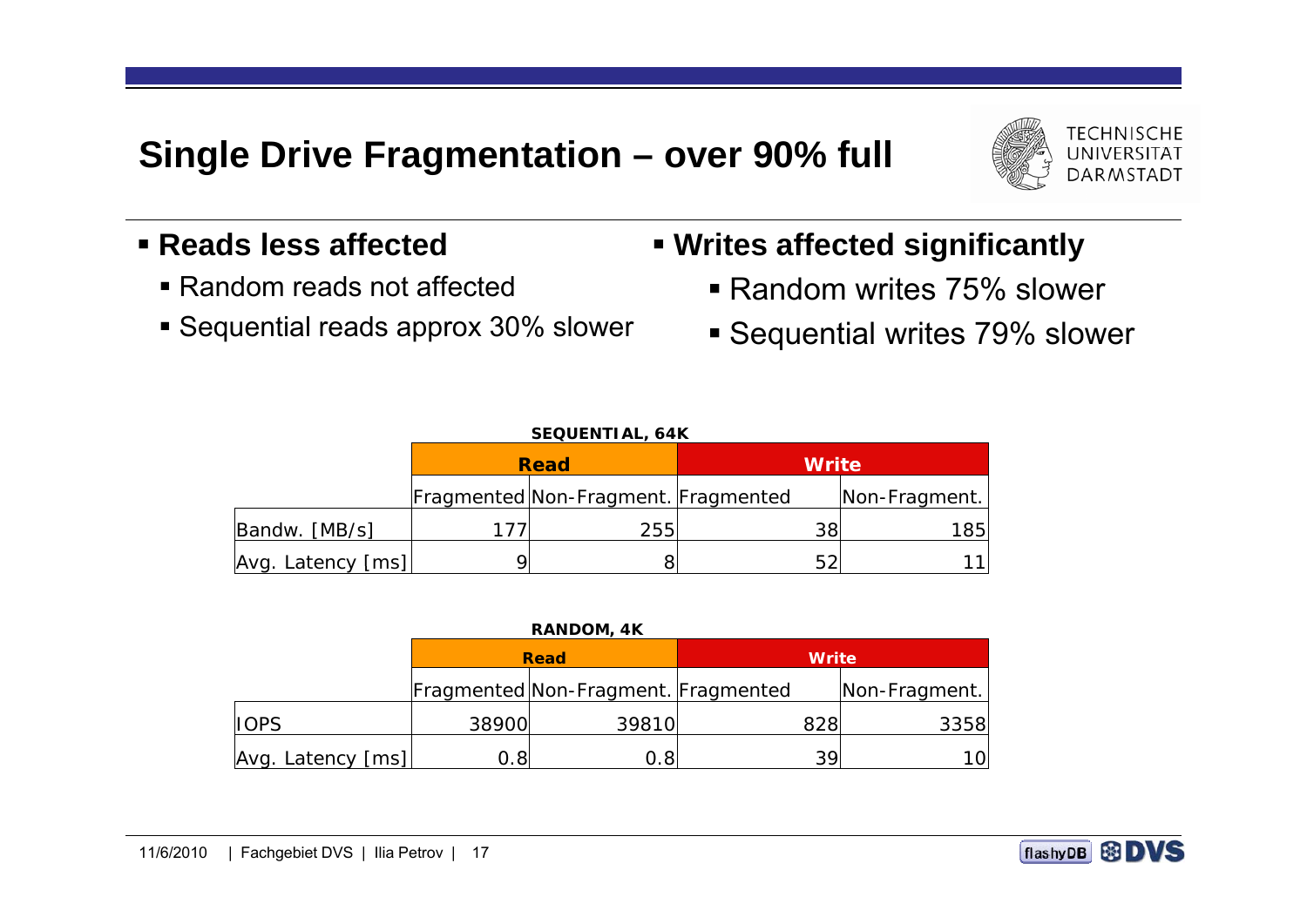#### Flash Trends [A. v. Bechtolsheim HPTS 2009]



- **•** Density doubling each year  $\rightarrow$  1TB in 4 years
	- Costs falling by 50% per year
- **-** Access times falling by 50% per year  $\rightarrow$  5µs in 4 years
- **Throughput doubling every year**
- **Interface moving from SATA to PCI Express**
- Very large-scale I/O looks feasible

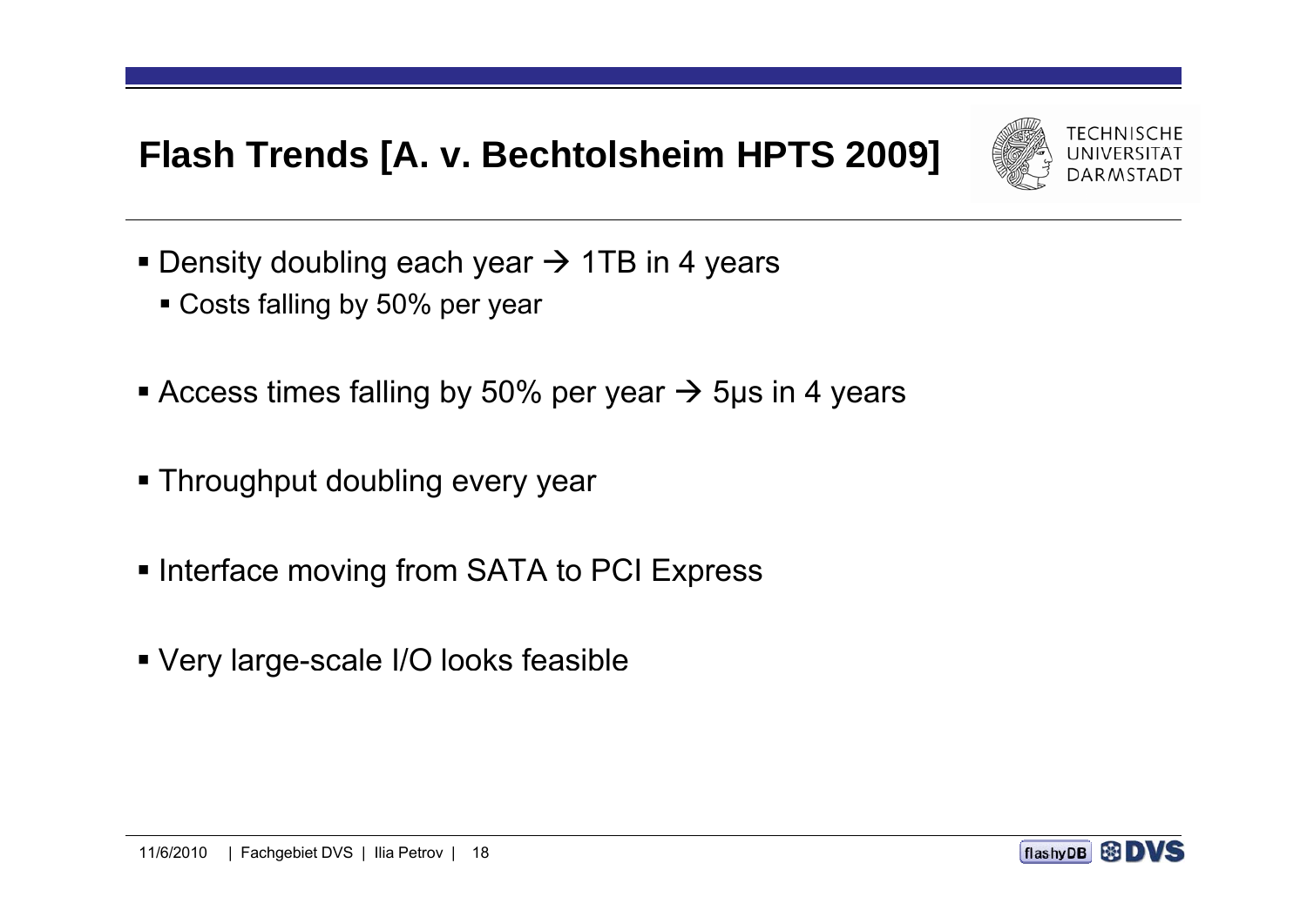## **SSD RAID Storage**



# **How do we build large SSD storage?**



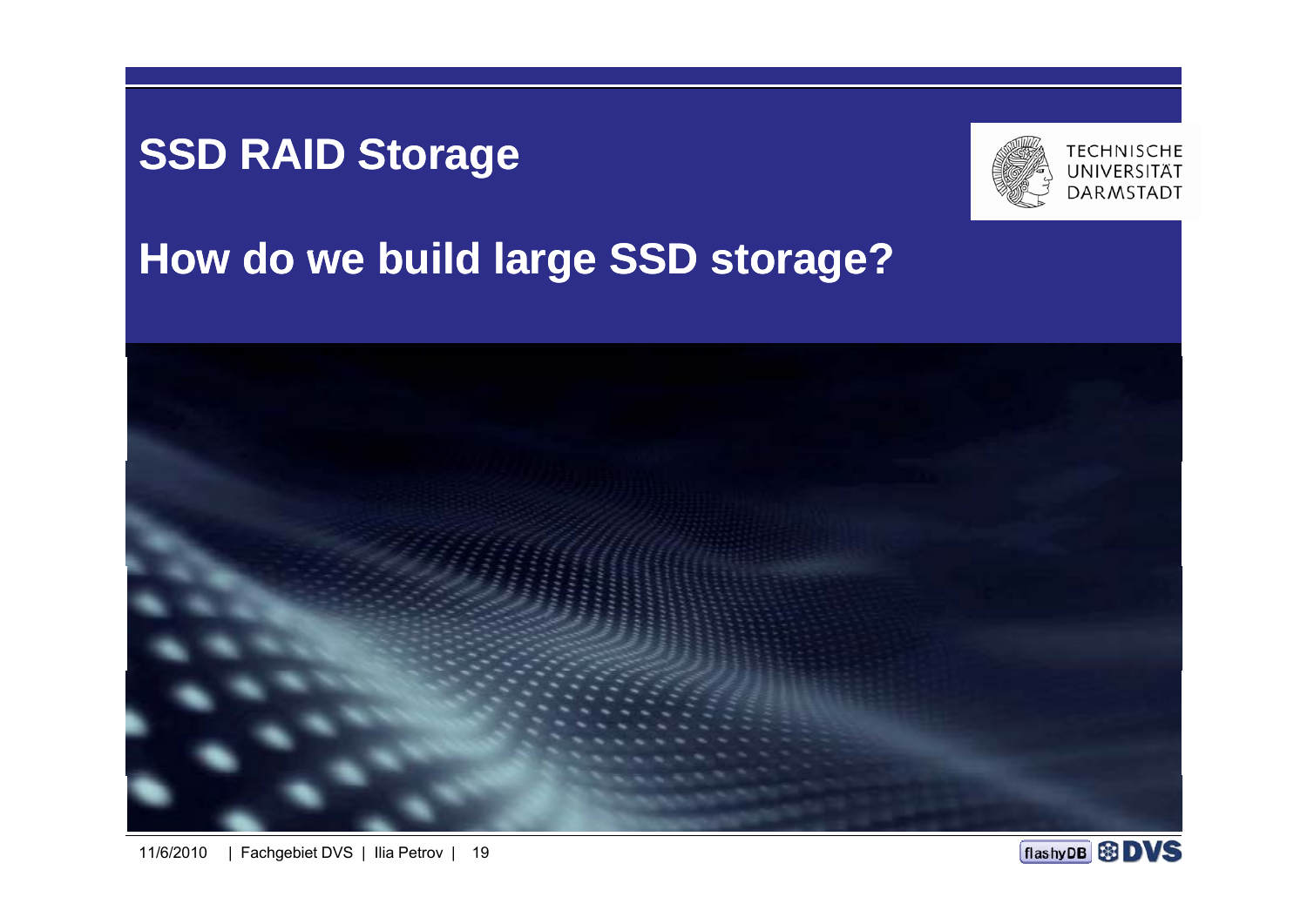#### **Si l SSD SSD RAID Single SSD vs.**



| <b>Device</b> | ರ<br><b>B</b><br>$\overline{\boldsymbol{\omega}}$<br>œ<br>$\overline{\mathbf{o}}$<br>$\bar{\mathbf{0}}$<br><b>VD</b> | $\overline{\mathbf{e}}$<br>œ<br>$\overline{\bm{S}}$<br>≥<br>О<br>ď<br>ທ | <b>bead</b><br>$\overline{\mathcal{G}}$<br>—,<br>pq<br>$\alpha$ | $\mathbf{e}$<br><u> ෆ</u><br>ਠ<br>Rn | pea<br>ທ<br>O<br>RÑ | $\mathbf{e}$<br>$\overline{\mathsf{s}}$<br>$\boldsymbol{\omega}$<br><u>୦</u><br>Rnd. | $\overline{\mathbf{m}}$<br>ω<br>ie<br>D<br>ረካ<br>Δ | <b>Dea</b><br>$\Psi$<br>œ<br>ഗ<br>a<br>O<br>$\boldsymbol{\omega}$<br>Ō<br>$\boldsymbol{\varphi}$ | $\boldsymbol{\omega}$<br>æ<br>W<br>œ<br>ው |
|---------------|----------------------------------------------------------------------------------------------------------------------|-------------------------------------------------------------------------|-----------------------------------------------------------------|--------------------------------------|---------------------|--------------------------------------------------------------------------------------|----------------------------------------------------|--------------------------------------------------------------------------------------------------|-------------------------------------------|
| E.SSD         | 250                                                                                                                  | 170                                                                     | 0.075                                                           | 0.085                                | 35 000              | 3 3 0 0                                                                              | 10                                                 | 56                                                                                               | 5.3                                       |
| RAID0 2xSSD   | 422                                                                                                                  | 631                                                                     | 0.375                                                           | 0.458                                | 24 371              | 2 0 3 5                                                                              | 19                                                 | 13                                                                                               | 1.1                                       |

**What did go wron g ? g** 

- RAID benefits come at a high cost in SSD configurations
- **Random throughput (IOPS)**  $\rightarrow$  **approx. 30% lower**
- **-** Sequential read throughput (MB/s)  $\rightarrow$  better than that of a single SSD
- **Sequential write throughput good** 
	- **Entirely due to write caching**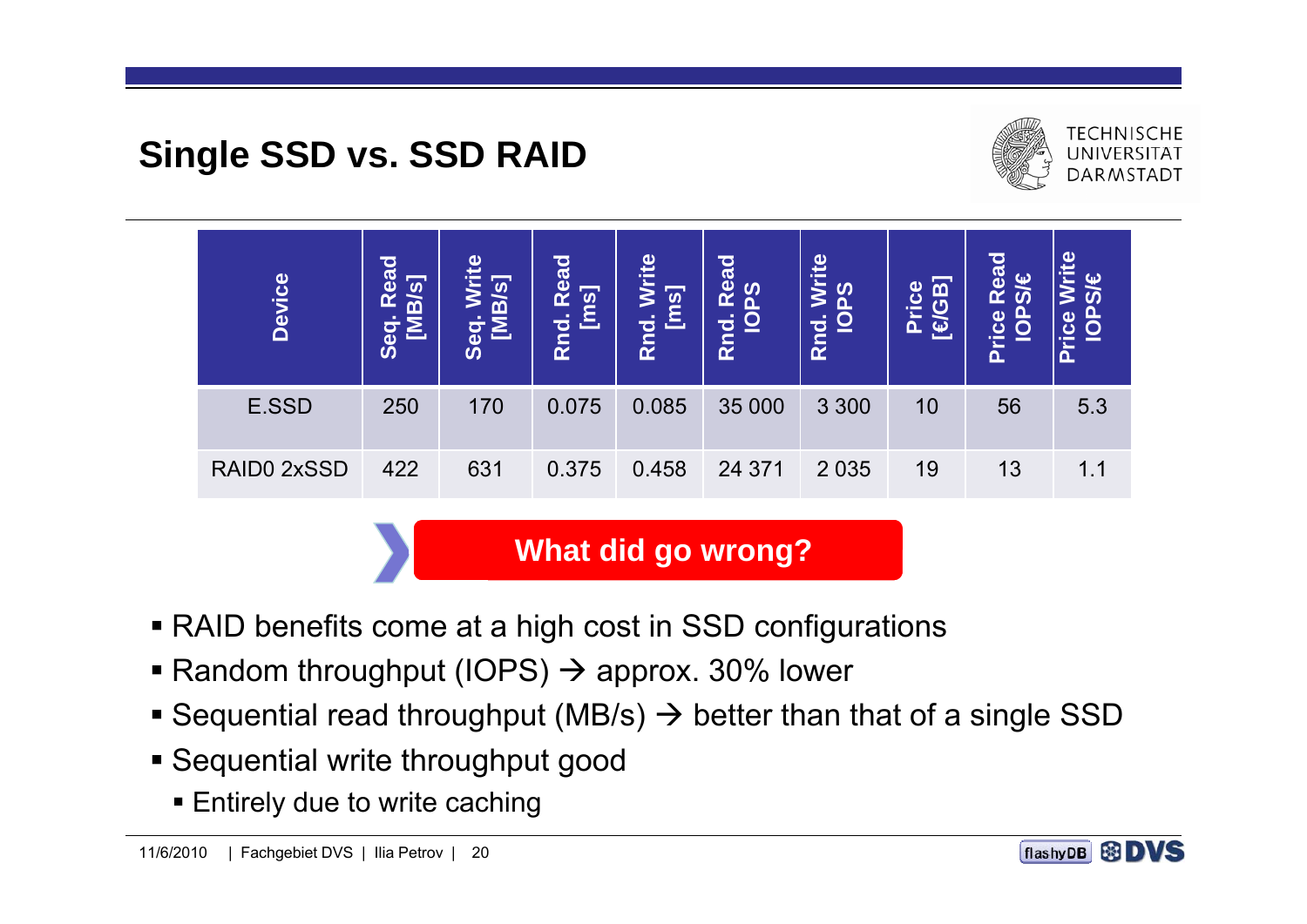#### **Scalability Tests – Random Load**



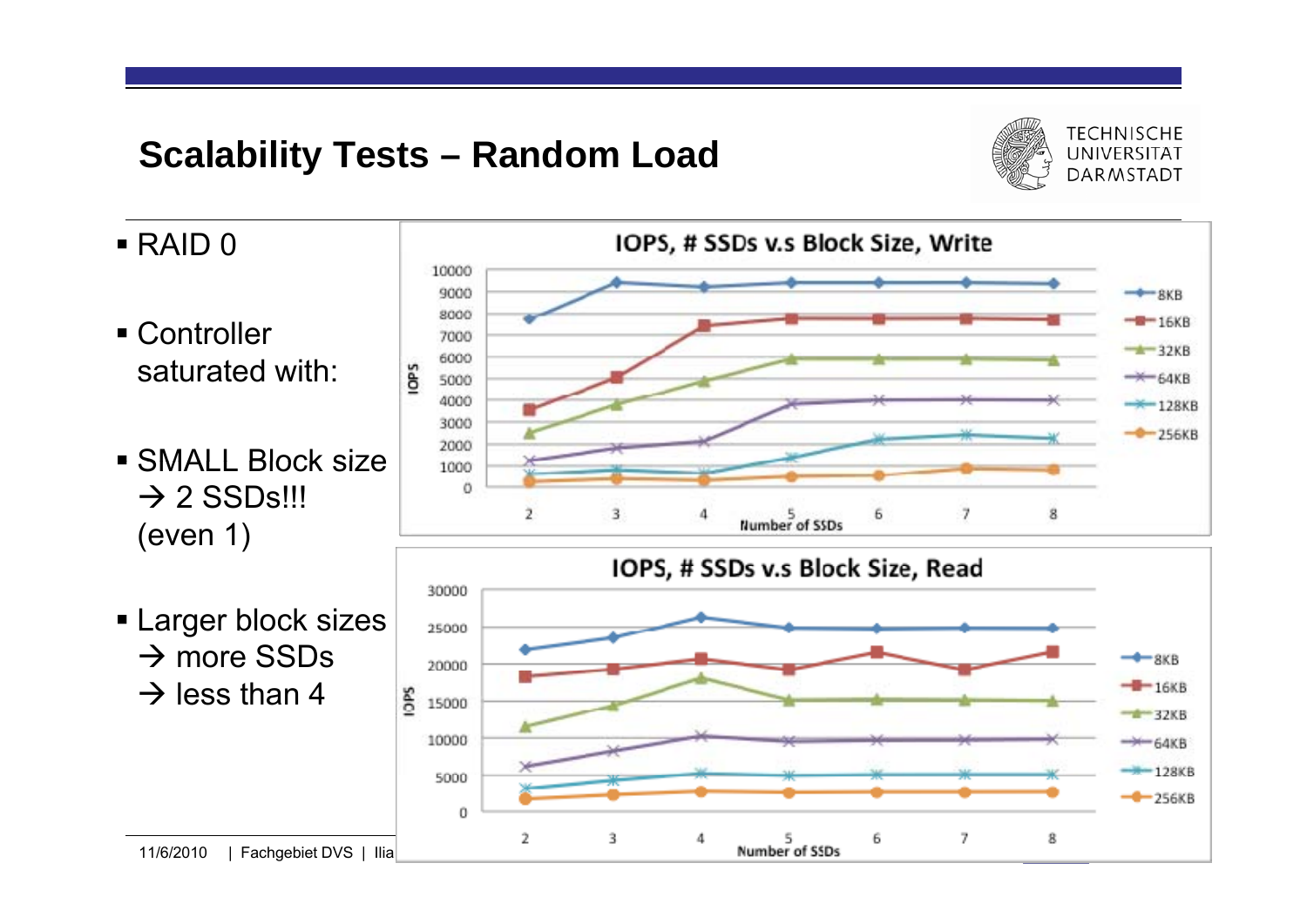#### **S l bilit T t Scalability Tests – S ti l T t Sequential Tests**



**TECHNISCHE** UNIVERSITÄT **DARMSTADT** 

- RAID 0
- Write saturated from start
	- Controller Cache → Seq.!
	- **Scales with writing threads**
- $\blacksquare$  Read
	- Contrl. Cache ineffective
- File System = Raw Dev.

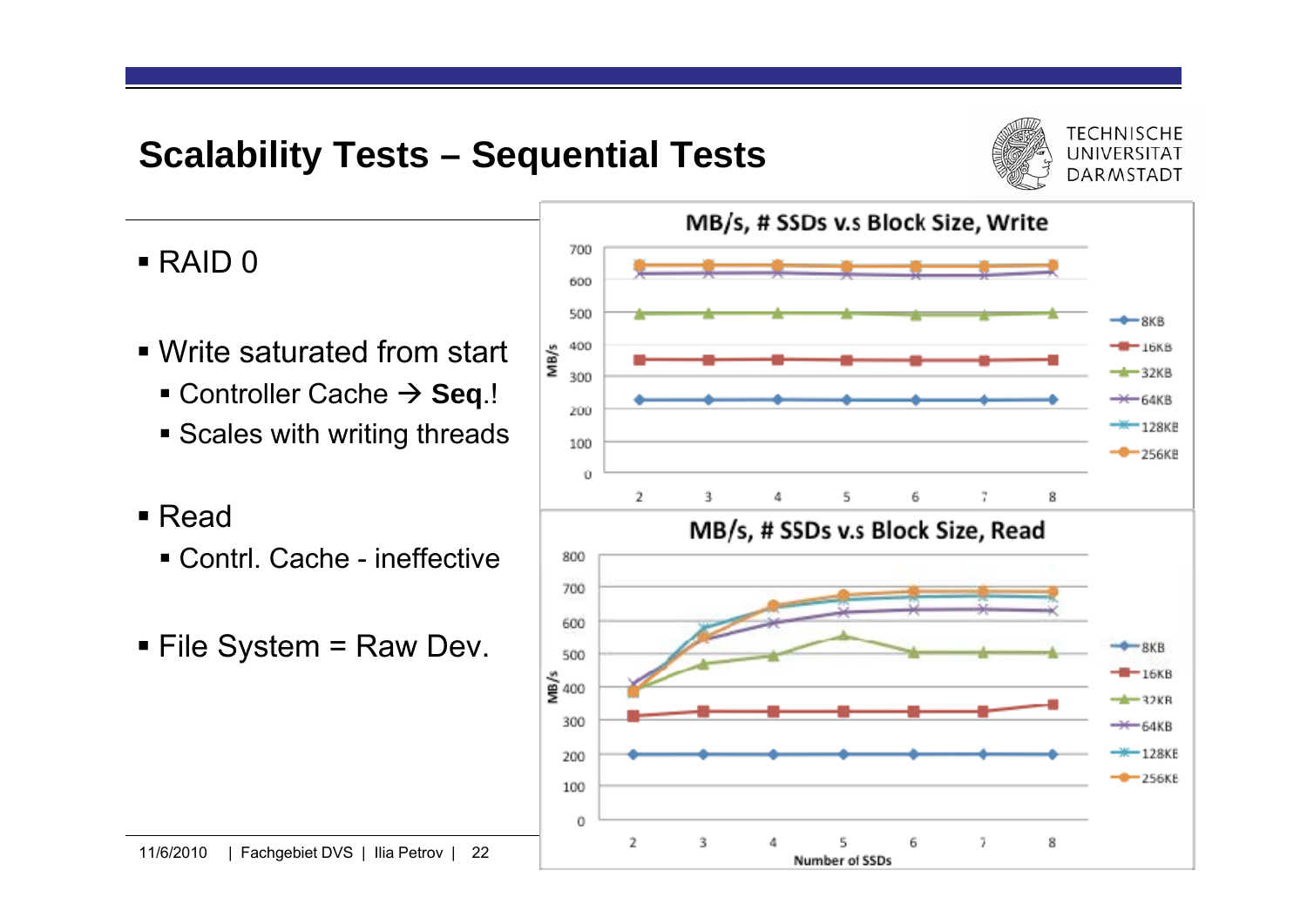## **Hardware/Software RAID Configurations**



**TECHNISCHE** UNIVERSITÄT **DARMSTADT** 



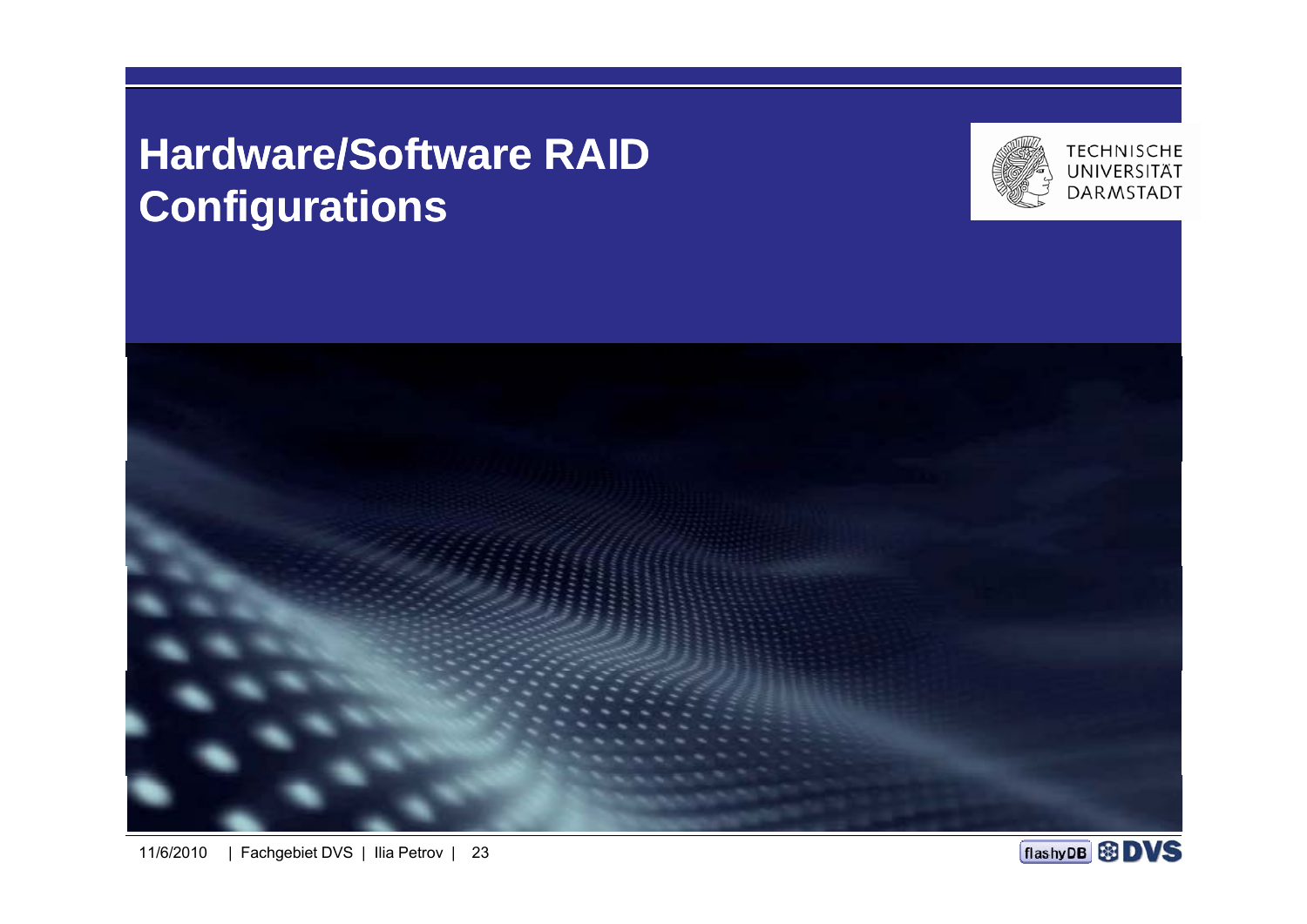#### **Hardware/Software RAID**



| 4 SSD Total |           | 1 Controller (4 SSDs) |       |                      | 2 Controllers (2 SSD per Controller) |                            |       |                               |       |
|-------------|-----------|-----------------------|-------|----------------------|--------------------------------------|----------------------------|-------|-------------------------------|-------|
|             |           |                       |       | <b>RAIDO SW</b>      |                                      | RAIDO SW 2 SSD per         |       | RAIDO SW 2 SSD per Controller |       |
|             |           | <b>RAIDO HW</b>       |       | <b>SimpleVolumes</b> |                                      | <b>Controller RAIDO HW</b> |       | <b>RAIDO SimpleVolumes</b>    |       |
| Quantity    | blockSize | Read                  | Write | Read                 | Write                                | Read                       | Write | Read                          | Write |
| Sequential  | 256KB     | 672                   | 397   | 671                  | 462                                  | 1033                       | 762   | 1031                          | 684   |
| Throughput  | 512KB     | 670                   | 398   | 674                  | 468                                  | 1039                       | 760   | 1030                          | 687   |
|             |           |                       |       |                      |                                      |                            |       |                               |       |
| Sequential  | 256KB     | 0.743                 | 0.743 | 0.688                | 0.711                                | 0.772                      | 0.512 | 0.531                         | 0.461 |
| Latency     | 512KB     | 1.168                 | 1.382 | 1.152                | 1.254                                | 1.303                      | 0.913 | 0.877                         | 0.791 |
|             |           |                       |       |                      |                                      |                            |       |                               |       |
| Random      | 4KB       | 24787                 | 10193 | 27675                | 11704                                | 44537                      | 19529 | 49054                         | 22512 |
| Throughput  | 8KB       | 20987                 | 6289  | 25417                | 10575                                | 41091                      | 13657 | 44129                         | 13765 |
|             |           |                       |       |                      |                                      |                            |       |                               |       |
| Random      | 4KB       | 0.353                 | 0.204 | 0.277                | 0.120                                | 0.282                      | 0.114 | 0.277                         | 0.109 |
| Latency     | 8KB       | 0.429                 | 0.220 | 0.365                | 0.196                                | 0.334                      | 0.161 | 0.332                         | 0.138 |

Two Controllers double the Performance! Simple Volumes better random throughput! HW RAID0 better sequential throughput! **Host Based Storage!**